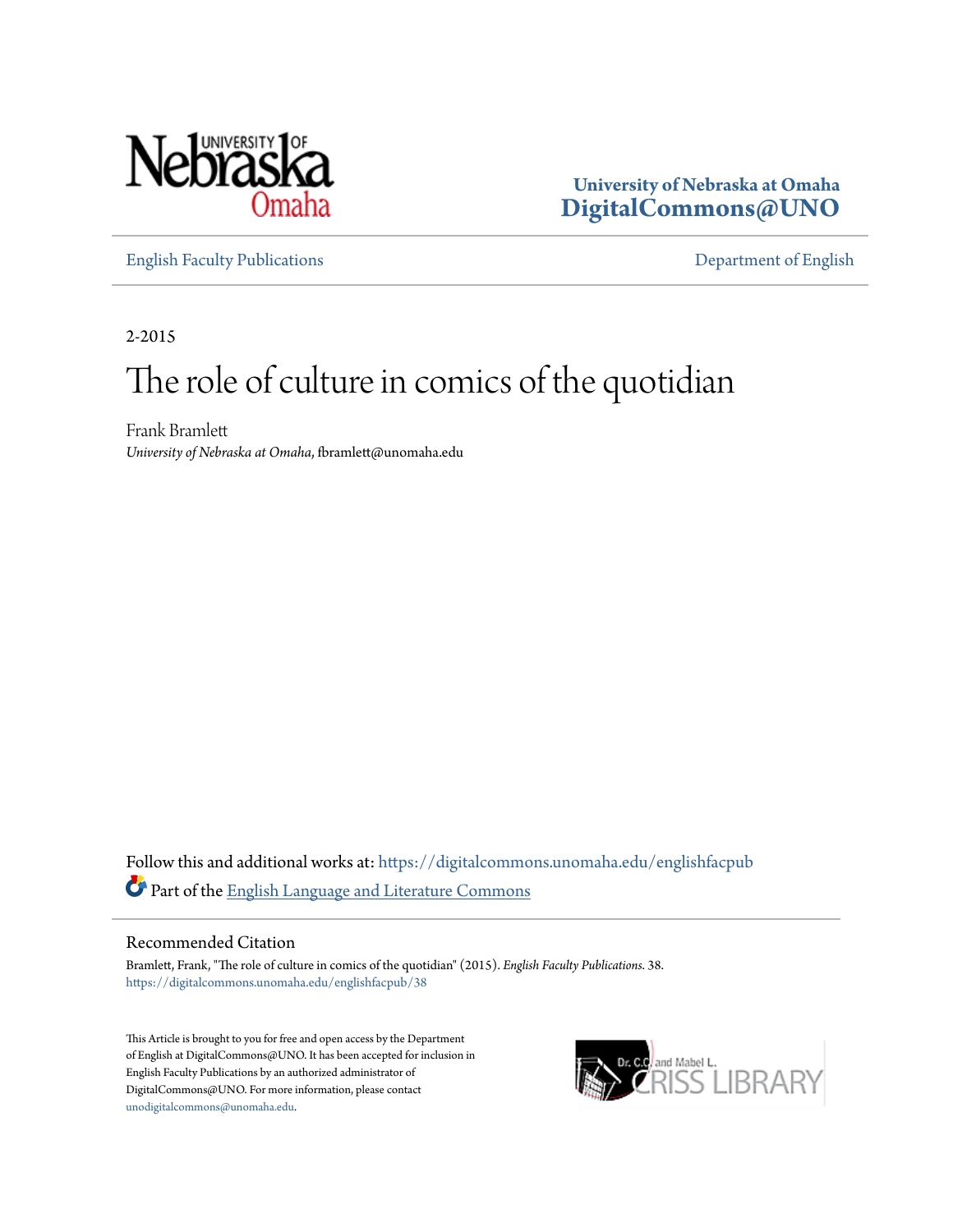# **The role of culture in comics of the quotidian**

Frank Bramlett\*

#### *Department of English, University of Nebraska at Omaha, Omaha, Nebraska, USA*

Studies of the quotidian often start from a social sciences perspective that daily life is made up of routine practices and ingrained assumptions. This is also found in studies of literature, art and economics. The premise of the quotidian, however, must be examined through a lens of culture. This essay explores how the notion of the quotidian in comics rests on culture, which in turn comprises various nexus of practice. Drawing evidence from *Exit Wounds* (by Rut11 Modan) and *Questionable Content* (by Jeph Jacques), the essay extends the notion of the quotidian from a specific reference to 'slice of life comics' to a broader assumption that al1 comics articulate a vision of the quotidian. The analysis points to the conclusion that the culture of the world inside comics must be accounted for in most any attempt to understand the quotidian in comics.

**Keywords**: quotidian; slice of life; culture; comics; conversation analysis; discourse analysis; nexus of practice

#### **Introduction**

When comics artists and writers create comics, they make worlds that are instantiated by social practices. Comics characters engage with each other through a wide variety of activities, and readers recognise this engagement largely because what we see in comics can reflect what happens in the world of the reader. In many cases, comics illustrate the everyday lives of characters, relying on social practice to communicate the cultural fabric of the comic's universe. Folded integrally into social practices is the use of language to communicate information, attitudes, needs and emotions, among others. Discourse practices, then, especially everyday conversation, are foundational in the creation of social relationships; and conversation analysts have taken up the task of investigating how speakers use language to create and maintain relationships, as wel1 as institutions (Sacks, Schegloff, and Jefferson 1974; ten Have 2007). Further, discourse scholars have built on the notion of performativity (Butler 1990) and now maintain that both individual and community identities are constructed through discourse and that linguistic forms often signal membership in communities (Bucholtz and Hall 2005). Many comics scholars explore the construct of social identity in comics (e.g. Rivera 2007; Schott 2010), and the notion that linguistic performance signals identity has been extended into comics studies (e.g. Bramlett 2010; Bramlett 2012; Breidenbach 2012; Walshe 2012; Whitted 2014).<sup>1</sup>

One important and popular type of comics explores the way that characters live their everyday lives. Sometimes called 'slice of life' comics, they focus a great deal on the regular and the predictable, the details of how characters in comics live day by day.

Examples of these comics can be found in newspapers, strips like: *Blondie; Boondocks; Gasoline Alley; Li'! Abner; Funky Winkerbean;* and *Mary Worth*. Some comics dwell in the centre of everyday predictability, like *Dilbert* and the soul-crushing grind of US corporate culture. Other comics, like *Calvin and Hobbes*, use the notion of the everyday as a touchstone to propel characters into flights of fancy, as when Calvin imagines himself as a space explorer. Comics of the everyday exist outside the newspaper, of course. In discussing Harvey Pekar's comics, Charles Hatfield (2005) finds a special autobiographical quotidian in *American Splendor*, something readers may also find in Alison Bechdel's *Fun Home* and Marjane Satrapi's *Persepolis*. Many web comics revolve around the everyday lives of characters, like *Capitol Hillbillies, Saturday Morning Breakfast Cereal* and *Amazing Super Powers*.

Scholars who write about this notion of the everyday - what I call the 'quotidian' - work in a variety of disciplines, like sociology, anthropology and culture studies, among others, and they look at 'real world' scenarios as well as fictional or constructed worlds. The framework for this essay is the relationship between the quotidian and culture as mediated through language. Comics illustrate the quotidian to a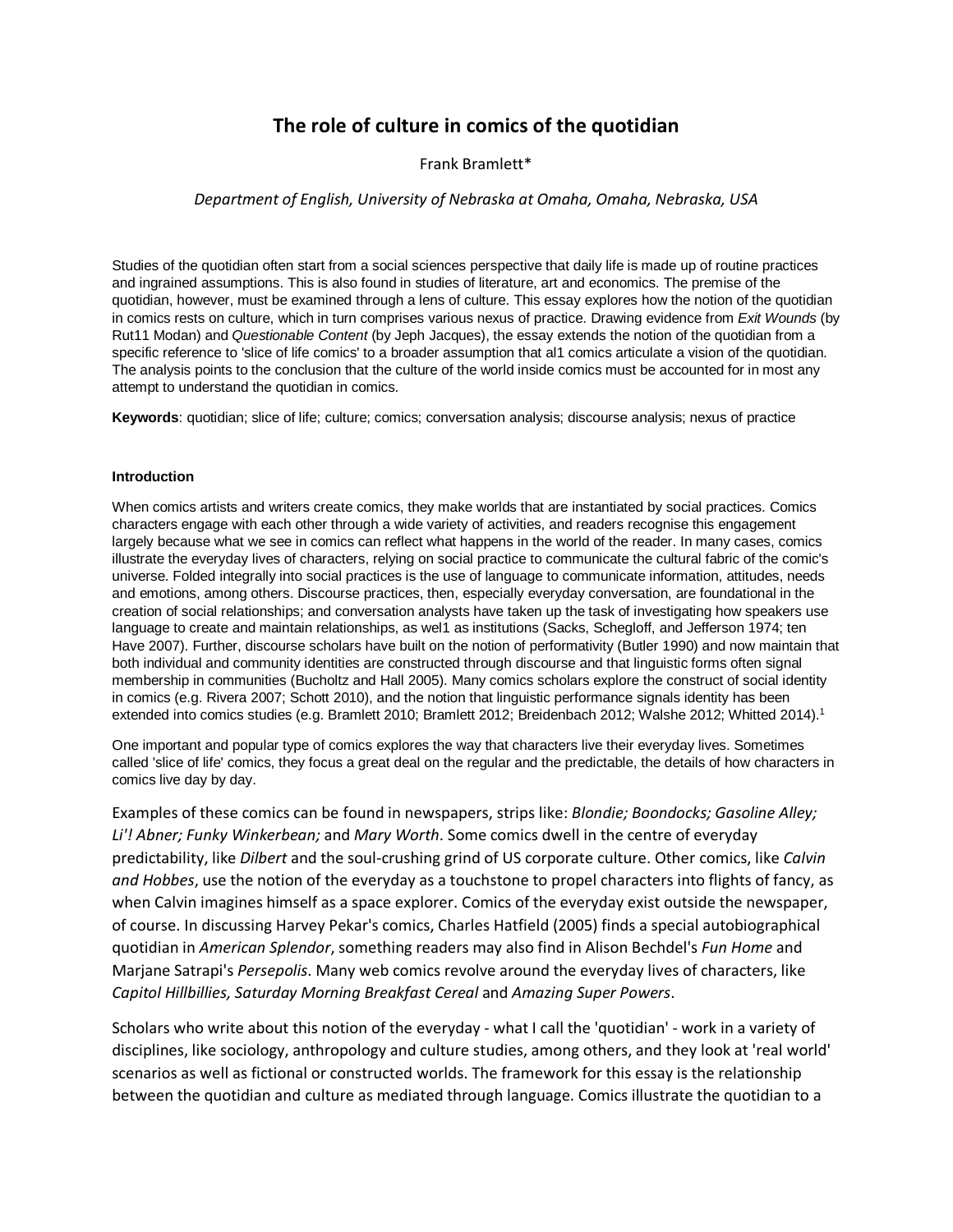high degree; in fact, the everydayness of social actions and the culture of any given comic exist in a reflexive relationship, each supporting the other and inextricably bound up in the presentation of characters, dialogues, settings and narratives. In other words, although comics readers can readily identify 'slice of life comics', this essay argues that the notion of the everyday in comics must be extended in order to account for elements of everyday practice that appear in the majority of all comics.

## **The relationship between culture and the quotidian**

The term 'culture' refers to the social webs of meaning that people use to organise subjectivities of meaningful social action (Vaisey 2008). Put another way, culture arises through the interrelationship of symbols and social actions that people use to create meaning in their lives. In a review essay exploring theoretical approaches to the understanding of culture, Ann Swirlier (1986, 273) helps set the current definition with this explanation: 'culture consists of such symbolic vehicles of meaning, including beliefs, ritual practices, rut forms, and ceremonies, as well as cultural practices such as language, gossip, stories, and rituals of daily life'.

One very productive way of scrutinising how culture gets created is through the concept of nexus of practice (Scollon 2001). In its simplest formulation, a nexus of practice is a web of interwoven actions. What we think of as a single practice is often made up of smaller micropractices, sometimes at a level below consciousness. Small-scale practices aggregate into larger-scale practices. Ron Scollan argues that it is better not to think of occurrences like gift exchange or buying a cup of coffee as practices in and of themselves. Instead, they should he thought of as being made of up other practices, like 'handing'. We hand books to each other, we hand pillows, we hand babies, and we hand money.<sup>2</sup>

When we go to a coffee shop to buy coffee, we often use a number of predictable actions or behaviours to achieve that goal. For instance, we stand in line or queue up. We might read the menu, or exchange greetings with the barista, or finger some of the tchotchkes for sale at the counter. During these other practices, we order some kind of beverage, and we end up paying with cash or credit, which may or may not involve handing money, handing change, and/or handing a receipt (Manning 2008). As Scollon (2001) demonstrates, the social practice of getting coffee comprises myriad other practices.

It is easy to see the connection between nexus of practice and culture. Getting coffee is a nexus of practice that has taken on a symbolic identity in many countries around the world. It is part of the culture, especially in urban and suburban contexts. In other words, it is a social practice that people use as a meaningful event. When we agree to 'get coffee' with someone, it is a sign of something else, of making a new friend, or gelling caught up with an old friend, or initiating a business deal, or studying for an important exam. Getting coffee is a nexus of practice, a web of social practice that signals a meaningful characteristic of the culture of people who engage in that practice.

Social practices that have meaning or that provide a fabric upon which to project meaning add up to culture, and many of those social practices are considered quotidian. The quotidian consists both of routine practices, which include actions and behaviours, and ingrained assumptions, which include beliefs and expectations about the world (Borland and Sutton 2007). Sociologists and discourse analysts have long known that a great deal of our lives comprise routine: we do the same things over and over again. Of course, this fact is inflected by the realities of communities. Different communities may have their own ways of doing things (actions and behaviours), but those ways of doing things are often routine and are most certainly underpinned by ingrained assumptions (beliefs and expectations).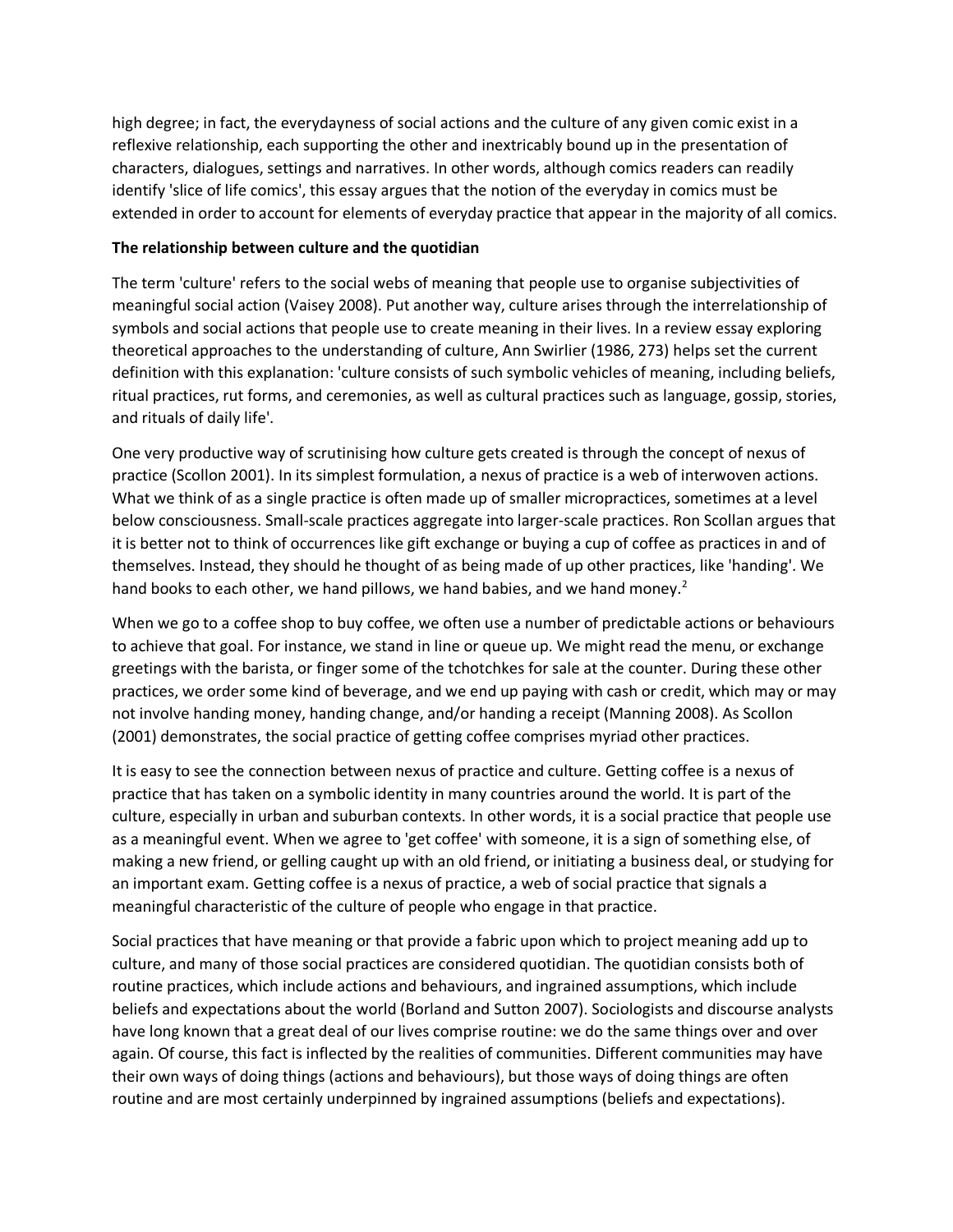Ben Highmore (2002, 1) argues that the term 'everyday life' as it is used in culture sh1dies is ambivalent because

it points (without judging) to those most repeated actions, those most travelled journeys, those most inhabited spaces that make up, literally, the day to day. But with this quantifiable meaning creeps another, never far behind: the everyday as value and quality - everydayness.

However, I would argue that whether we buy a cup of coffee every day is not the point. Instead, the point is that in many communities, getting a cup of coffee at a coffee shop is such a common occurrence that it is usually unremarkable. What makes getting a cup of coffee quotidian is how it is bound up in everyday experiences, actions and expectations of the communities in which the practice exists.

For each community, then, the shared sense of the everyday - the general understanding of the quotidian - is built upon routine practices and ingrained assumptions. The routine practices of the quotidian are best understood as nexus of practices, that is, they are aggregations of micropractices that are often construed as single social events. In tum, those nexus of practices that take on meaning, that take on symbolic value in the communities that exercise them, are the very foundation of those communities' culture.

What this means for comics is that any nexus of practice may also rely at least in part on the use of linguistic discourse strategies. For example, comics characters engage in conversation to build and maintain relationships with each other, and conversations are social practices that often involve routine behaviours and ingrained assumptions. Conversation analysis assumes that everyday talk is structured and is regulated in the very moment of the talk by the speakers who engage in it; this is called local, interactional management (Sacks, Schegloff, and Jefferson 1974, 725). Participants know how to begin conversations, how to maintain them and how to end them. Participants know how to ask and answer questions, how to make requests and how to provide information. They know how to greet friends or co-workers, how to participate in business meetings and how to say goodbye at the end of the day. With exceptions like 'silent comics', comics characters engage in conversation practices, too, and their eve1yday conversations help construct the culture of the comic, the nexus of practice in which the quotidian is constructed and maintained.

### **How nexus of practice build a culture of the quotidian in comics**

*Questionable Content* is a webcomic by Jeph Jacques that presents the lives of 20- somethings in an urban area where coffee house culture thrives. The characters are mostly university student types; some work at the coffee house itself, while some work at the library. The coffee shop, called Coffee of Doom, is the location of most of the action, with some scenes taking place at the library or at characters' residences. All of the characters are friends and sometimes romantic partners, and all of them are trying to make their own adult identities. *Questionable Content* launched in 2003 and, with few exceptions, is updated Monday to Friday each week.

The social practices in *Questionable Content* run the gamut of what we might expect from a daily strip focusing on humorous exchange: friendship (friendly interactions); employer/employee interactions; coworker interactions; barista/customer interactions. These interactions are founded upon linguistic and non-linguistic practices alike, and evidence of them can be identified in the language of the comic, found to a large degree in speech balloons.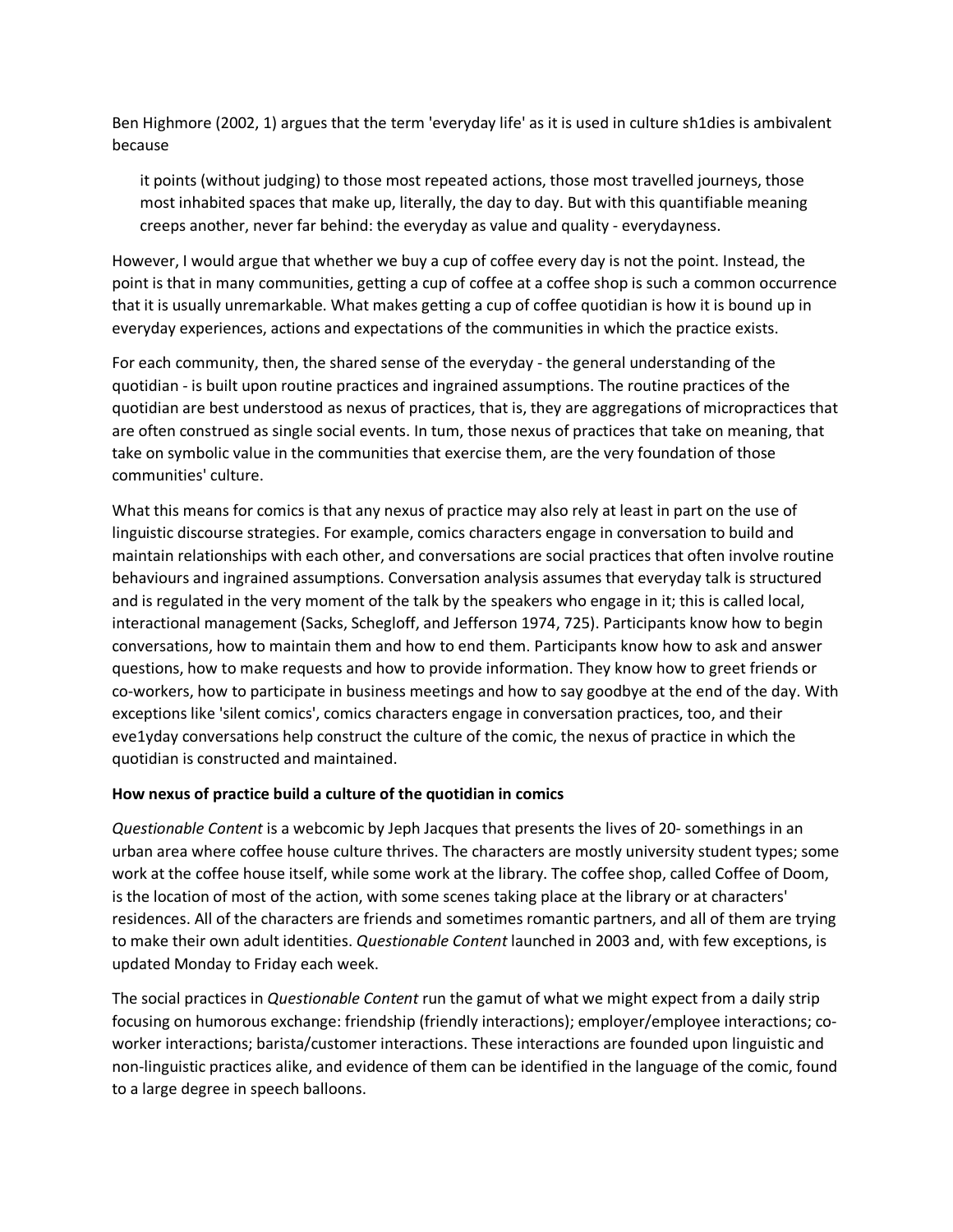For this essay, I have extracted language from speech balloons and rendered it in a style based on conversation analysis. Of course, the level of detail that we find in conversation analysis transcriptions is ordinarily very high, so a transcription of dialogue from a comic strip will seem underspecified by comparison. For instance, speech balloons mostly indicate tum-taking, length of turn and details of emphasis (like stress or volume). In this vein, I have maintained all typographical features like bold or italics, with the exception of ALL CAPS. Scholars who are familiar with conversation analysis should note that this essay borrows from it some tools and concepts, but the intent of the study is not to produce a strict conversation analysis of dialogue in comics. Instead, the intention is to blend concepts from a number of fields to help contribute to comics scholarship. In this way, I follow proponents of blended approaches who argue that a robust analysis of some kinds of interaction must 'range further than the limits' that conversation analysis alone allows (Wetherell 1998, 388). Admittedly, there is an ongoing scholarly debate about the value and productivity of various approaches in discourse studies (e.g. Wooffitt 2005), but those arguments are not rehearsed in this essay.

Table 1 shows a dialogue between two women, Dora and Faye, who are working at the coffee shop. Dora is the owner and Faye is a long-term employee, so they have a standing professional employeremployee relationship. However, they are friends, too, and both of these roles are often quite evident in their interaction. In this strip, Faye begins the conversation by asking a rather serious question about the way her life is going. The action in panel 1 is that Faye stands at the espresso machine, making a coffee d1ink. Other elements of this panel include pastries and baked goods in a display case by the espresso machine. On the wall in the background hangs a picture of the Statue of Liberty saying 'LOL'. Dora stands holding some kind of notebook. In the bottom tight corner is the edge of the cash register. Although the setting is the Coffee shop shown from the employees' perspective, it is not clear whether Faye asks this question in her role as employee or in her role as friend. In panels 2 and 3, the reader learns what motivates Faye's question, and it is based on a question her boyfriend asked her. Faye feels comfortable asking her boss/ friend Dora questions about these matters in the workplace.

By panel 4, the reader notices that the espresso cup is gone, meaning that Faye has finished that particular work-related task. She has perhaps handed the cup to a customer, an inference the reader may make in the gutter. In panel 5, Dora (in her role as friend) comforts Faye with her words and also by a one-armed embrace, a non-linguistic practice.

From a linguistic perspective, these characters engage in a typical kind of everyday conversation. For example, one speaker asks a question, and another speaker answers it. Specifically, Dora responds to Faye's question with a question of her own (a clarification). (For more on questions and answers as quotidian practice, see the discussion of *Exit Wounds* below.) They take tums; some turns are very long and some are short. This conversational exchange has the feel of being holistic, primarily because the two speakers stay on topic and explore Faye's concerns together. What we see in this strip, though, is that the linguistic production does not make reference to the work that the women are engaged in. Faye is talking to Dora about personal issues; she does not ask about coffee, about prices, about espresso machine repair, or any one of hundreds of topics that employer and employee could discuss at a coffee shop. Faye's non-linguistic practices (making espresso) and her linguistic practices (speaking about personal issues at work) point to a culture of the comic. The nexus of practice in this strip accommodates both work-related discourse practices and friendship-based discourse practices.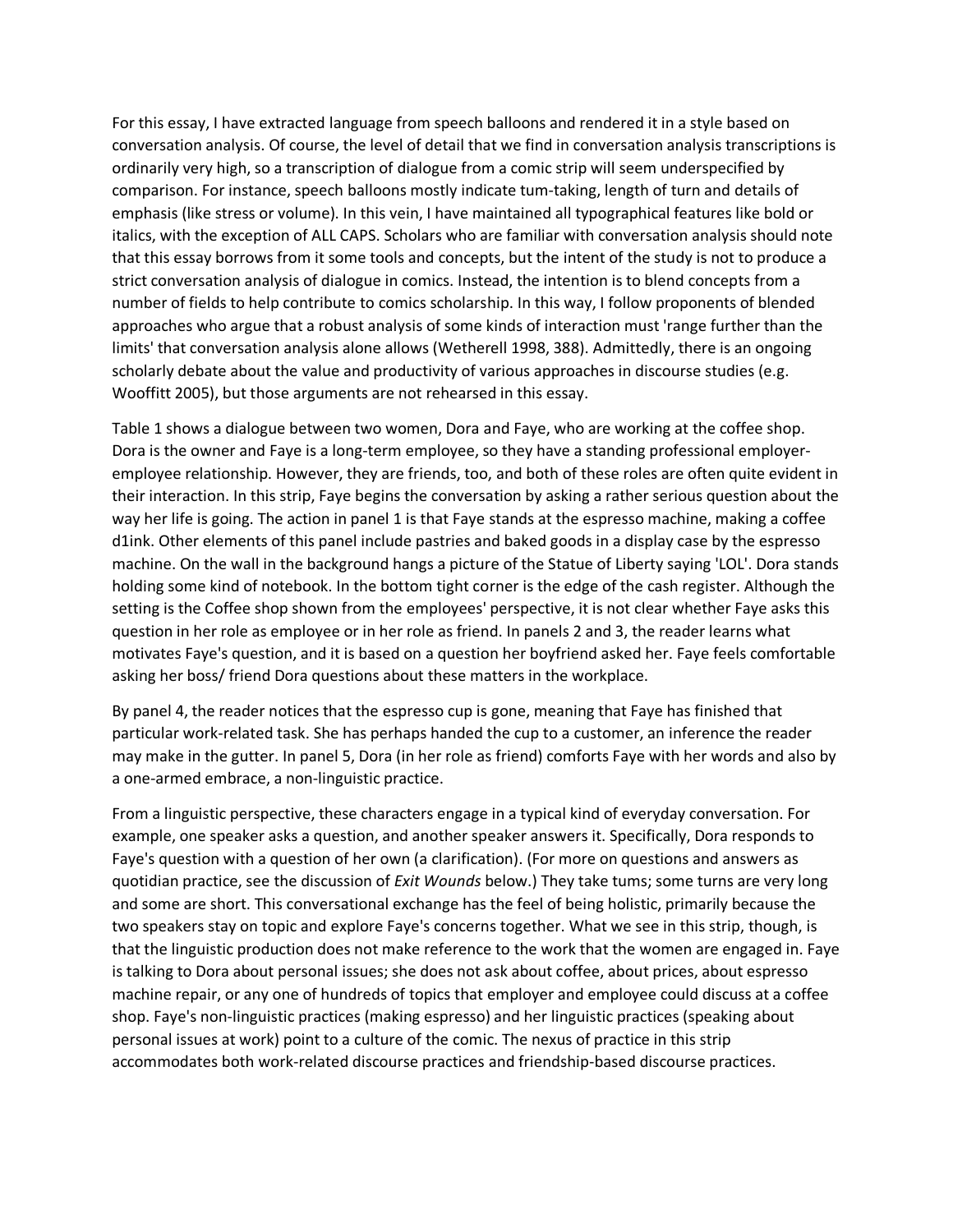In many ways, this particular strip evinces the everyday culture of the coffee shop as it is represented almost every week on the Questionable Content website. The characters freely blend their social roles as friends and employers, both linguistically and in nonlinguistic practices, like hugs. In conversation, the characters freely share personal opinion and engage in disagreements about a wide range of topics. At times, though, the social roles that the characters inhabit come into conflict. In the dialogue shown in Table 2, Dora (the owner of the coffee shop) is giving a lecture to two new employees. In few instances, the characters in *Questionable Content* overtly inflect their ordinarily quotidian interactions with explicit references to social roles, particularly the employer-employee interaction of the coffee shop. In this strip, however, Dora stands apart ·from the new employees, giving them what turns out to be a lecture about her expectations for their behaviour at work.

If we ignore the content of the speech balloons, we notice that this is an absolutely ordinary, unremarkable scene. It looks like a group of friends talking, but if we consicl.er the language, this nexus might be widely recognisable as something like 'new employee orientation'. What becomes important is that the two new employees do not take a turn at all, even with a minimal ·response like 'Okay' or 'Uhhuh'. This discourse event, then, seems to be clearly tied to the social roles of boss-employee because it is the boss (Dora) who gets to take as much lime as she wants to in order to complete her turn. The business aspect of the coffee-shop culture takes centre stage in this strip, and for the majority of the panels there is no duality in Dora's practices. In other words, she is not trying to be a boss and a friend at the same time. Even though it is different in its content and purpose from the previous example of Dora and Faye's heart-felt conversation, it nevertheless remains at least partly quotidian because Dora's speech relies on expectations of workplace discourse (Mak & Chui 2013). Panel 5 brings about a humorous resolution to Dora's speech, because her linguistic practice 'softens' from stem, unyielding boss to a more understanding, permissive boss. This shift in perspective is emphasised by her posture: her shoulders are slightly more slumped, and her gaze has shifted away from the employees. In addition, Faye undercuts the harshness of Dora's speech and further 'softens' Dora's stance by using selfdeprecating humour. Whereas the strip in Table 1 blended employer/ employee practice with friendship practices, this strip in Table 2 separates them in the first four panels but combines them in the last panel. · The culture of Questionable Content, then, is one that arises through the social practices of young adults who navigate their relationships as friends but also, in certain cases, as co-workers or romantic partners. The social practices involved signal membership in a small, close-knit w-ban commm1ity in which participants 01ient to a va1iety of social roles, sometimes multiple roles in a very short time span.

However, an important element in many of the daily strips and the world of *Questionable Content* as a whole is the role of robots, a small number of which play recurring roles, and several of the human characters 'own' or at least 'care for' them. Under normal circumstances, out in the 'real world', most of us do not interact with talking robots; robots do not live with us, talk to us, or throw wild parties when we are away for the weekend. The dialogue in Table 3 shows a conversation between two humans (Marten and Nat) and a robot (Pintsize). The two humans in this strip interact with each other and with the robot in unremarkable ways. Pintsize asks questions, answers questions and generally engages in conversational exchanges that fit the notion of conversation (Sacks, Schegloff, and Jefferson 1974). Examining the tums between Nat and Pintsize, for example in Figure 1, we notice that Nat and Pintsize as if he were a fully functional sexual being, even as she comments that his skills would not be adequate to satisfy her keyboard sexually. Further, Nat refers to Pintsize as a man - a little man, specifically, but a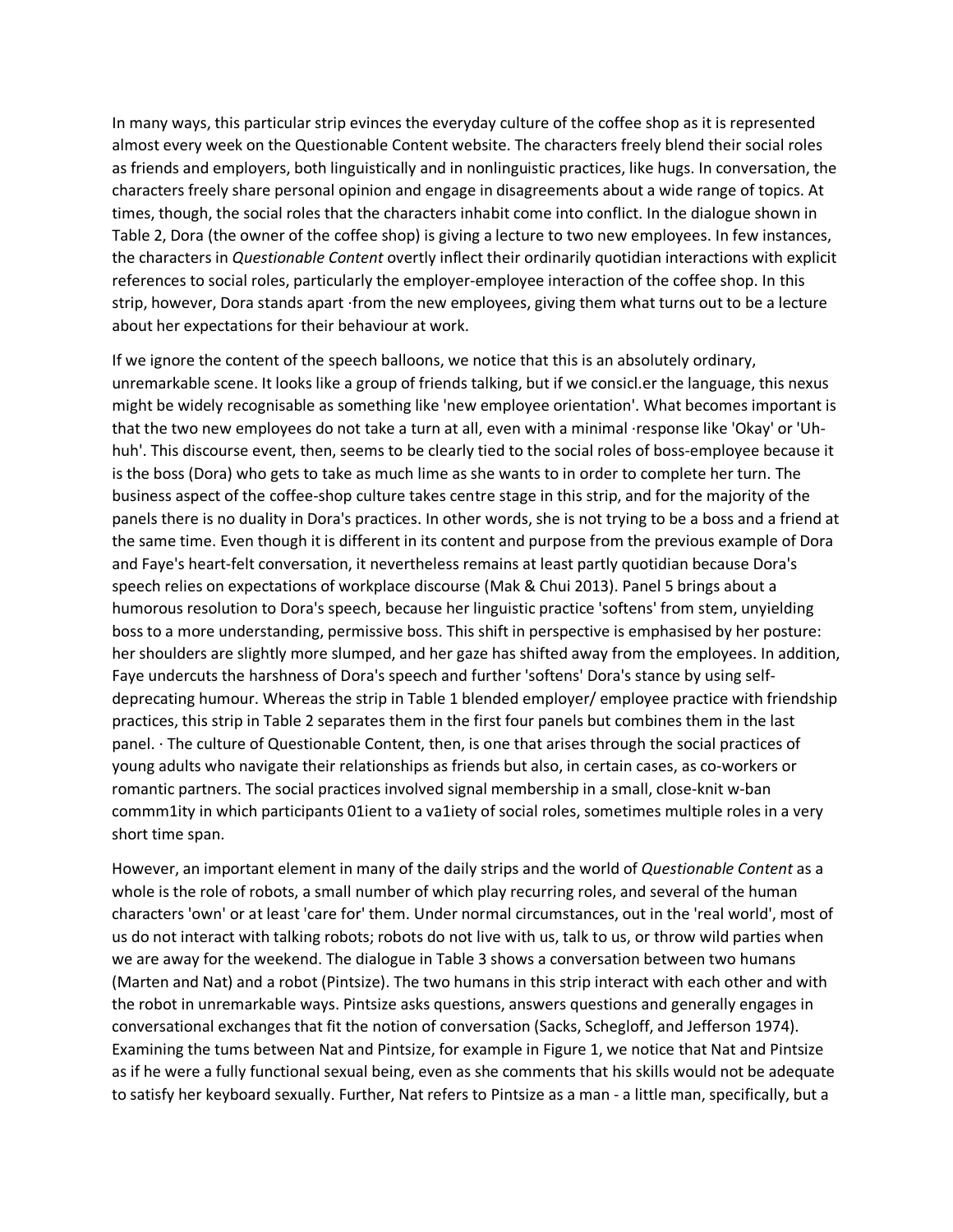man nonetheless she addresses Pintsize verbally, her non-linguistic practice supports the verbal exchange. She gazes directly at it/him, and even raises her right hand and points in his direction using her index finger. Notably, Pintsize is infamous in the comic strip for his bad behaviour, his sexist attih1des and all-around boorishness, hence his inappropriate use of the term 'hermaphrodite'. As a result of the commonality of these robots, what Jacques calls 'anthro-PCs', the scope and range of interactions should seem out of the ordinary for most readers. In other words, the everydayness that we find in some *Questionable Conten*t strips simply does not match the everydayness that we find in the world of the reader. The only way that the world of the comic makes sense is to understand it on its own terms, its own culture, its own nexus of practice.

Thus, in the lives of the *Questionable Content* characters, both inside and outside of Coffee of Doom, we recognise certain social practices as making up the quotidian of their culture. It is clear, however, that we should add to that list. For all the main characters, there is the element of human-robot interaction, which is unremarkable for the characters in the strip. In other words, the quotidian worldview of the characters - their everyday actions and behaviours in addition to their beliefs and expectations - includes interaction with robots: friendship (friendly interactions); employer-employee interactions; coworker interactions; barista-customer interactions; human-robot interactions and robot-robot interactions.

Further, the everydayness of the human-robot interaction yields a culture within the world of the comic strip, resulting from the symbolic meaning that the characters, both human and robot, attach .to objects and practices. As Stephen Vaisey (2008) might argue, the culture arises from the interrelationship of the symbols and social practices in the comic, and because these symbols and social practices form the foundation of myriad nexus of practice of everyday relationships in *Questionable Content,* they function as the very fabric of the quotidian.

# **Revising the quotidian**

In sociology, scholars sometimes 'invoke culture to explain continuities in action in the face of structural changes', as when immigrants 'are said to act in culturally determined ways when they preserve traditional habits in new circumstances' (Swidler 1986, 277). Additionally, it is often the case that previously stable actions shift in the face of these structural changes. In such times of social transformation, *'ideologies* ... establish new styles or strategies of action. When people are learning new ways of organizing individual and collective action, practicing unfamiliar habits until they become familiar, then doctrine, symbol, and ritual directly shape action' (278). Elizabeth Borland and Barbara Sutton (2007) explore the effect of the 2002-2003 economic crisis in Argentina and women's activism and their social movements as an example of 'quotidian disruption':

As the crisis disrupted the lives of Argentines, it generated a new milieu of protest, and activism became enmeshed in the lives of more people, either as protesters or witnesses. While the level of protest was extraordinary, at the same time, it became a part of daily life, even becoming expected and routine. (708)

Swidler's notion of 'unsettled' points to a rather neutral idea of social change, and Borland and Sutton cite the less neutral idea of disruption. One very extreme form of change is what Ted Goumelos (2009, 524) describes as trauma: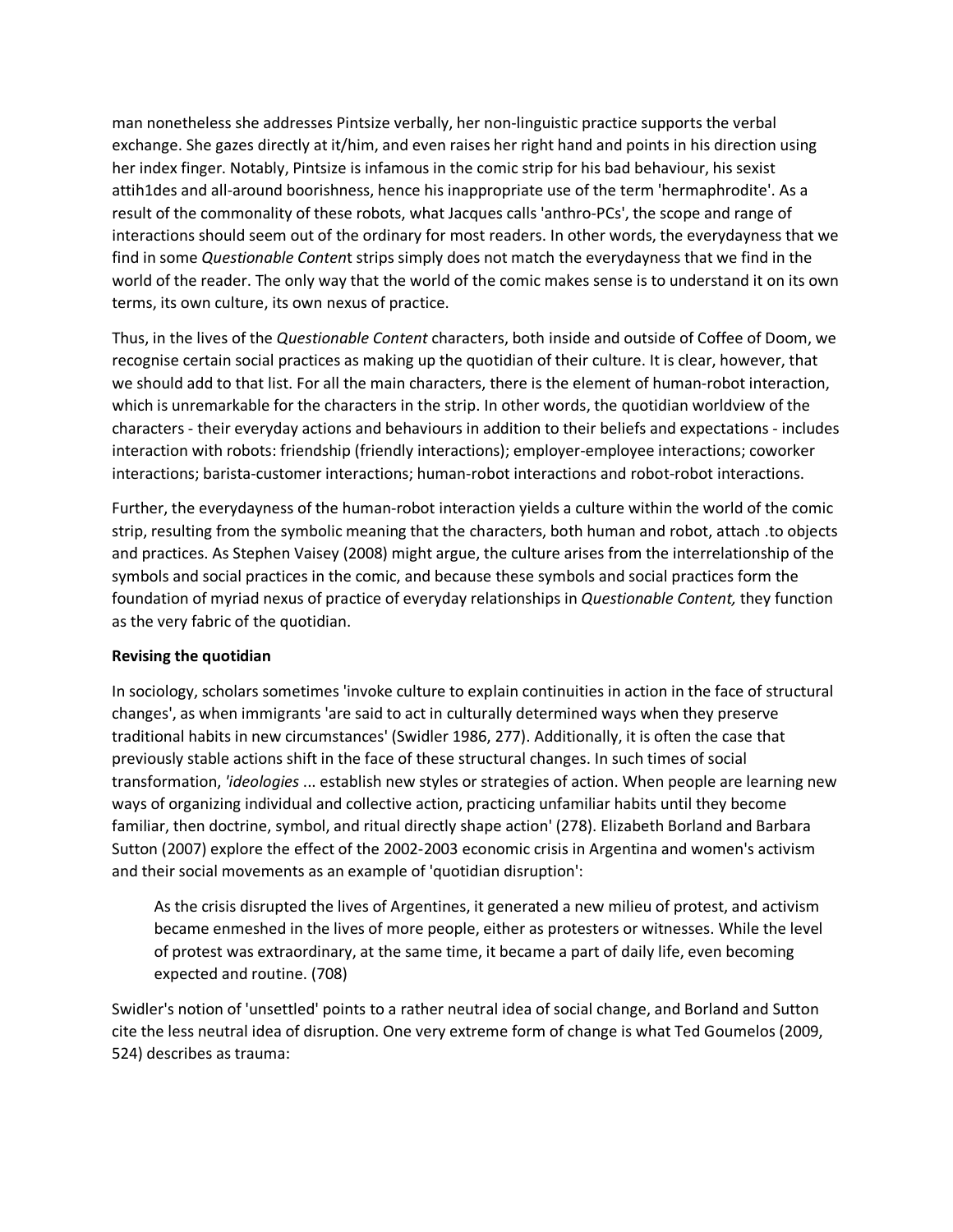Trauma theory can allow us to understand those sets of discourses [resulting from instability] as maps guiding m toward, possible locations of cultural agency and change. … ln this sense, cultural studies inquiries can study the formation of the self through its areas of conflict, highlighting the places in which the evolution of social norms, desires, and myths takes place rather than studying the new forms they take.

While Goumelos discusses trauma in film vis-a-vis US capitalism, the point that trauma is transformative is central for understanding the quotidian. The day-to-day lives of characters in comics very often change substantially after a traumatic experience, and frequently that shift is indeed a shift from one constellation of the quotidian to a new one.

In this section of the essay, the analysis concentrates on questions and answers to show that and how dialogue fom1s an integral part of the quotidian, even in situations contextualised by traumatic events. *Exit Wounds* by Rutu Morlan (2008) illustrates the construct of trauma as quotidian. Set in Israel, it is a comic that explores the ways that people go about living their daily lives despite the threat of bombs. As a preamble to the discussion, it is important to note that the story of *Exit Wounds* takes place in an environment where trauma already exists. The story does not reveal the beginning of the trauma of war; instead, the characters are already living in that environment when readers meet them. Thus, some of the discussion that follows points to interaction that is contextualized, by trauma but also to interaction through which characters discuss the trauma that they themselves go through.

In the dialogue in Table 4, the two main characters are having a discussion about a person who is missing, perhaps because of a recent bombing. In this short excerpt, Numi and Koby meet and discuss the possibility that Koby's father may have been killed in a bombing in IIadera. They sit on a bench in a park. The scene appears to be a beautiful day, perhaps springtime. There is even a dog nearby, sniffing around the b11se of a tree. If we ignore the content of the speech balloons, then this conversation could be one of the 'most mundane' possible. It is the topic of conversation, though, that interferes with our perception of the dialogue as quotidian.

Evidence from conversation analysis may help us understand how this is a quotidian moment despite the quite serious topic of conversation. One well-researched element of conversations is called an 'adjacency pair': any two utterances (a pair) that typically go together (they are adjacent) because of cultural practice and/or expectation (Sacks, Schegloff, and Jefferson 1974, 711). The 'question/answer adjacency pair' is used as Koby and Numi try to make sense of the situation. In these six panels, Koby asks several questions of Numi, who, because of social expectations, is compelled to provide an answer (or justify why an answer may not be given).

Steven E. Clayman (2001) explores the occurrence of unsatisfactory or evasive answers. In other words, he studies question/answer adjacency pairs to understand why some answers do not function as adequate responses to the question asked. (A significant amount of research on evasion focuses on news interviews and especially the questioning of politicians; however, the adjacency pair is the same in everyday conversation, and because sometimes people are evasive, it seems reasonable to borrow Clayman 's research for this analysis.)

In panel 2, Numi's response may be honest, so we could take that not as evasion but simply not knowing on her part. But, in panel 3, Numi's answer does not in fact answer Koby's question directly. This is not necessarily a bad thing, and Koby is willing to give her the benefit of the doubt (see Figure 2). Numi's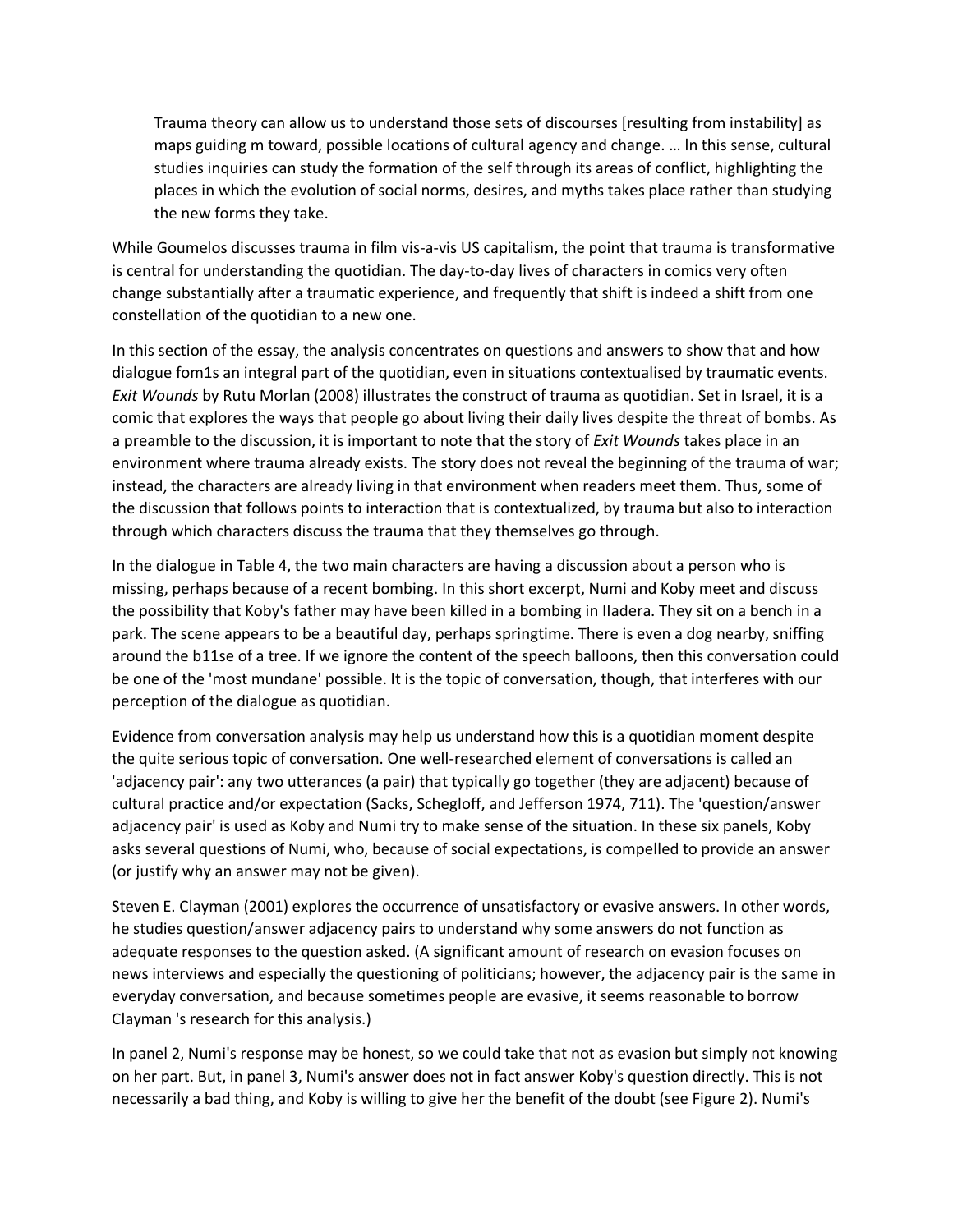next turn, in panel 4, is both very informative and also withholding. Three elements in her hu11 suggest strongly that she does not want to or cannot give Koby all the information he may be searching for:

(1) 'Let's just say' is a phrase that indicates something is being omitted from the discourse, whether it is a piece of information or even an opinion (e.g. Let's just say that you and I disagree, okay?).

(2) 'Something' is an indefinite pronoun being used instead of the specific noun. Perhaps Numi lmows what the something is, or maybe she does not.

(3) 'Might' is a modal auxiliary that expresses the attitude of the speaker. In this case, Numi may be orienting to an epistemic usage of the modal to indicate that she is uncertain about her own knowledge.

The narrative of *Exit Wounds* makes it clear that Nunn knows much more than she is telling Koby but also that she does not really have some of the answers he wants. Collectively, Numi's answers take on the characteristic of being partial or incomplete (Clayman 2001, 413). Her evasiveness is both purposeful and unavoidable. However, as Clayman argues, '[a]nswering questions is treated as a basic moral obligation, not only tor public figures journalist interviews but also for *interactional participants more generally*' (2001, 405, emphasis added). It is part of the everyday, quotidian nature of questions and answers that interlocutors do their best to provide adequate, accurate answers when they can. (The issue of telling strategic lies in response to questions is perhaps a different topic for a different article.) How this scene might be construed as quotidian depends on the contrast between the linguistic practices and the non-linguistic practices. As Madan has drawn it, this scene communicates the notion of serenity: it is a park, perhaps on a mild day, perhaps sunny. The two speakers sit together on a bench under a tree, and without knowing the words of their conversation, readers might assume an easy, friendly exchange. This contrasts with the content of the speech balloons. They are talking about the possibility of .someone's death, but they wrestle with a great deal of uncertainty. Nonetheless, the speakers use conversational interaction to negotiate the difficulty of the situation. In other words, there is a tension between an everydayness of the scene and the conversational interaction on one hand and the very difficult, possibly traumatic topic of conversation on the other.

As the story in *Exit Wounds* progresses, Numi and Koby become friends and allies in the search for Koby's father. In the excerpt in Table 5, they have found information about a woman who was present at the bombing, and they have gone to her home unannounced to talk with her. In the first panel, we witness the woman slamming the door in the faces of Numi and Koby after they explain why they wish to speak with her. In panel 2, we again get questions. This case is quite different though, from the earlier scene in the park. Numi asks a question, which in a normal adjacency pair would demand an answer. However, Koby responds by asking his own question. This example demonstrates that question/answer adjacency pairs do not always appear as we would expect. In this case, Koby's question serves two functions at once. He does not explicitly answer Numi's question, but there is an implied 'Yes, I did see how nervous she got.' Pragmatically, then, a question can in fact function as both a question and an answer. Koby's question, though, gets a direct answer from Numi.

A close look at questions and answers, then, reveals the quotidian nature of dialogue in *Exit Wounds*. The quotidian in *Exit Wounds* contains those everyday elements that readers may expect, but it also addresses trauma, something many of us have never experienced as quotidian. We read the lives of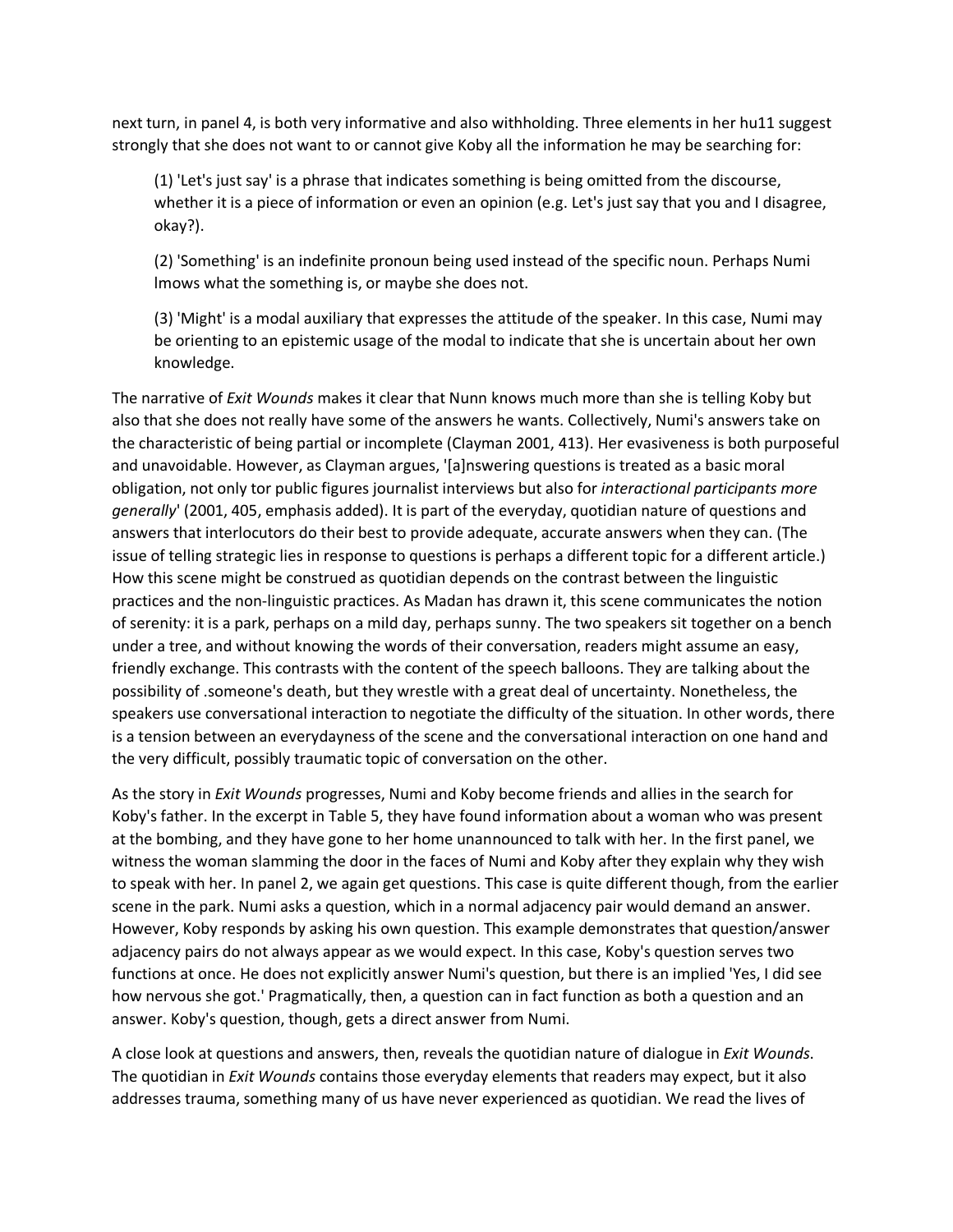people whose realities have shifted, initially because of bombings, but additionally because the search for a missing loved one becomes part of their daily lived experience. Together, Koby and Numi find their social practices and their interactions shifting gradually over the course of the story. They come to rely on each other in the search for answers about the bombing. Their relationship is of course influenced by the traumatic events that took place before they met, but they also experience a kind of trauma as they find themselves blocked from finding answers time and time again.

The notion of revising the quotidian plays a central role in understanding comics. An initial explanation of the process may be expressed in the following: (1) the quotidian is threatened; (2) new experiences clash with routines and expectations; (3) over time, actors make adjustments in their routines and expectations; (4) the new quotidian includes trauma. But trauma comes in many guises: 'It is not only the repeated pain and trauma of war, displacement, or physical unce1tainty ... that defines quotidian trauma, but also the often slow and quiet violation of a worldview' (Gournelos 2009, 512). Indeed, concepts of trauma include 'repeated rape or incest, PTSD, (post)colonial identity, living under the perceived threat of nuclear attack, [and] long-term exposure' to war (512). Goumelos also cites Holocaust memoirs and studies, stating that trauma becomes not so much a single wound as a new identity' (512). Clearly, a comic like Alt Spiegelman's *Maus* fits that category, in which trauma experienced by a set of characters flows out and disrupts the lives of other characters. While *Exit Wounds* is not a Holocaust memoir, it does present day-to-day living under the threat of bombs, meetfug Goumelos's criteria of the quotidian.

From the standpoint of nexus of practice, both Numi and Koby experience a shift in the kinds of social practices they engage in, both separately and together. For example, Koby is a taxi driver, and although he continues to work, he also divides up his time so that he and Numi can search for answers about his father. In any case, the two main characters make changes in their lives and orient themselves not just to bombings in general but to a specific bombing, the one in Hadera, the one that may have taken the life of Koby's father. That event takes on great importance in the comic, it becomes a kind of anchor for Koby and Numi's relationship. Further, the linguistic and non-linguistic actions and behaviours, as well as the beliefs and expectations that the characters hold, become frequent, become stable and, even if only for a brief time, become their new quotidian. The search for answers occupies an ever-growing amount of their time and energy, so *Exit Wounds* demonstrates how the quotidian of a world within a comic may change, whether slightly or significantly, allowing for a revision of the quotidian for the characters involved.

# **Conclusion**

This essay has examined two different comics for evidence of the quotidian, to see how nexus of practice comprise the culture of the everyday. In *Questionable Content*, characters live relatively carefree lives, whereas in *Exit Wounds* the possibility of violence takes up a good deal of characters' cognitive and psychological space in the everyday. Evidence drawn from linguistic discourse analysis shows that both of these comics articulate a vision of the quotidian, bound by the sociocultural constraints of the world in which the characters live. What this essay does not claim, however, is that everything in comics is quotidian. Comics like 'In Blackest Night', a Green Lantern story by Alan Moore ([1987] 2006), place everyday routines and expectations in the background in order to highlight what does not happen every day: the extraordinary, rare, or unique.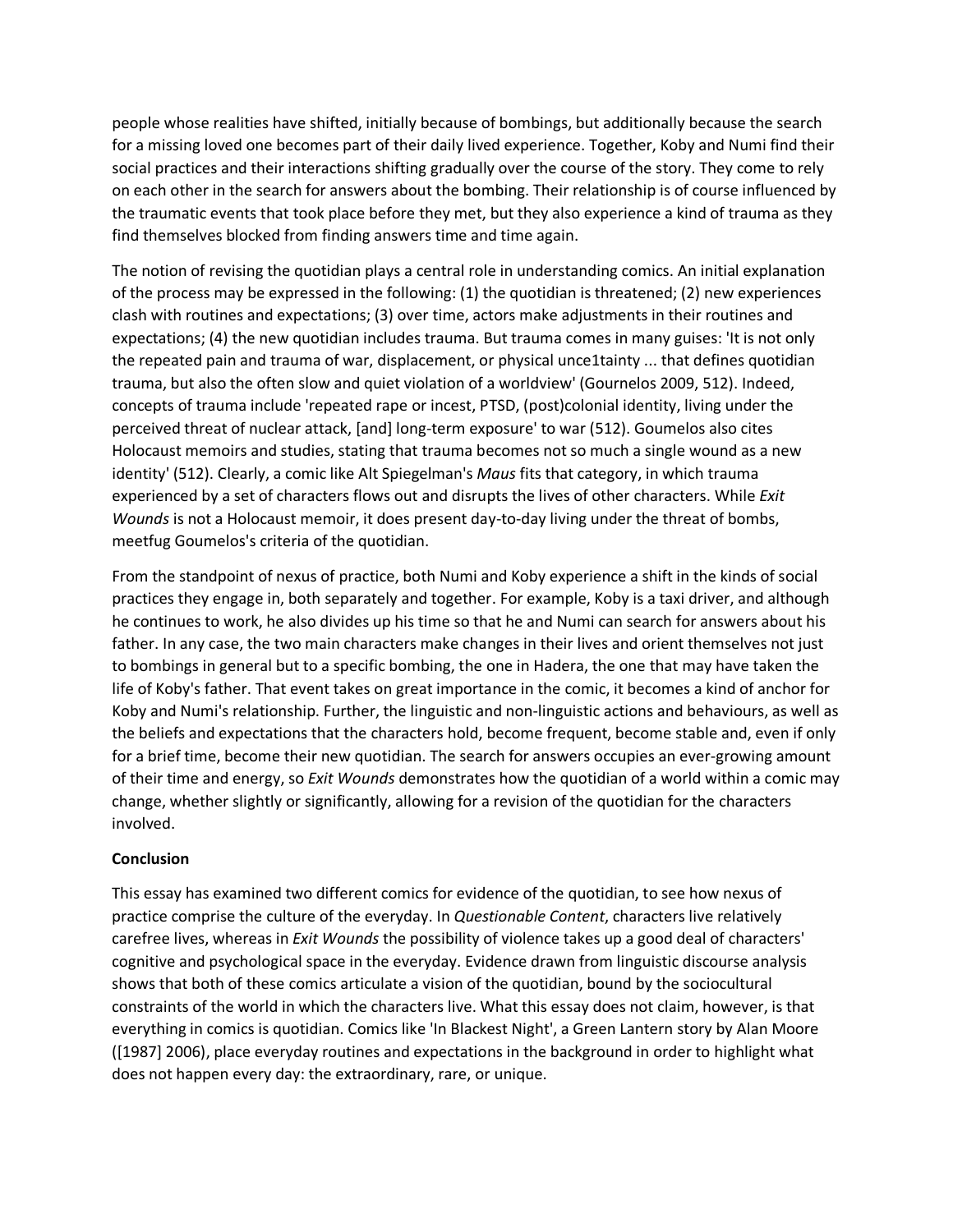As Swidler (1986, 284) demonstrates, 'a culture has enduring effects on those who bold it, not by shaping the ends they pursue, but by providing the characteristic repertoire from which they build lines of action'. In other words, people are not ruled by their culture but instead use the tools available in that culture to make their lives. People make changes to their day-to-day living, though, when they feel compelled to do so. In the face of extraordinary change, actors adjust, and their day-to-day practices accommodate the new and bring about a different quotidian.

The discussion in this essay points to four observations that may be helpful in the study of comics.

- Any sense of the quotidian depends on the culture of the participants as it is instantiated hy nexus of practice.
- Whether a comic may be ca11ed quotidian depends on the world in which the characters live. Readers may have rather different expectations of the quotidian, and those differences between the lived experiences of readers and the world of the comics characters will have an impact on how the comic is experienced during the reading process.
- Even comics that may be construed as less quotidian (exotic, other-worldly) in fact consist substantially of quotid1an practices; otherwise, they would be inscrutable.
- An analysis of the quotidian in comics should ordinarily include an examination of the linguistic discourse in the comic (silent comics being a notable exception).

For comics studies, then, it is incumbent upon scholars to shift our approach to understanding the relationship between the special category of 'slice of life' comics on the one hand and the quotidian of comics writ large on the other hand. Those comics that foreground daily practice and background or minimise other elements play-an important role, not only in our scholarly understanding of comics but also in our understanding of the human condition. Indeed, scholars may find that we should adjust our understanding of comics genres vis-a-vis a reconsideration of the quotidian. In other words, how does the quotidian enter into our understanding of science fiction comics, horror comics, or superhero comics?

All comics articulate a vision of the culture in which the characters move, meaning that all comics express some perspective on the day-to-day nature of the characters' lived experiences. The nexus of practice found in each comic's world depends at least in part on a notion of the everyday'. Even though not every facet of every comic may help to construct the nexus of everydayness, all comics rely on readers' sense of the everyday, both their own 'real world' quotidian and the recognition that the culture inside the comic rests on various nexus of practice and thus constitute the quotidian.

# **Acknowledgements**

An early version of this essay was presented at the Comics Forum, held 15-16 November, 2012, at the Leeds (UK) Central Library. Thanks to Julie Pelton for pointing me toward Swidler's work on culture. 1 appreciate the very helpful comments of Nina Mickwitz on notions of the everyday, though any errors remain mine. I am also grateful for research time provided by the Department of English at Stockholm University, where I was a visiting lecturer during the development of this project (2012-14).

# **Notes**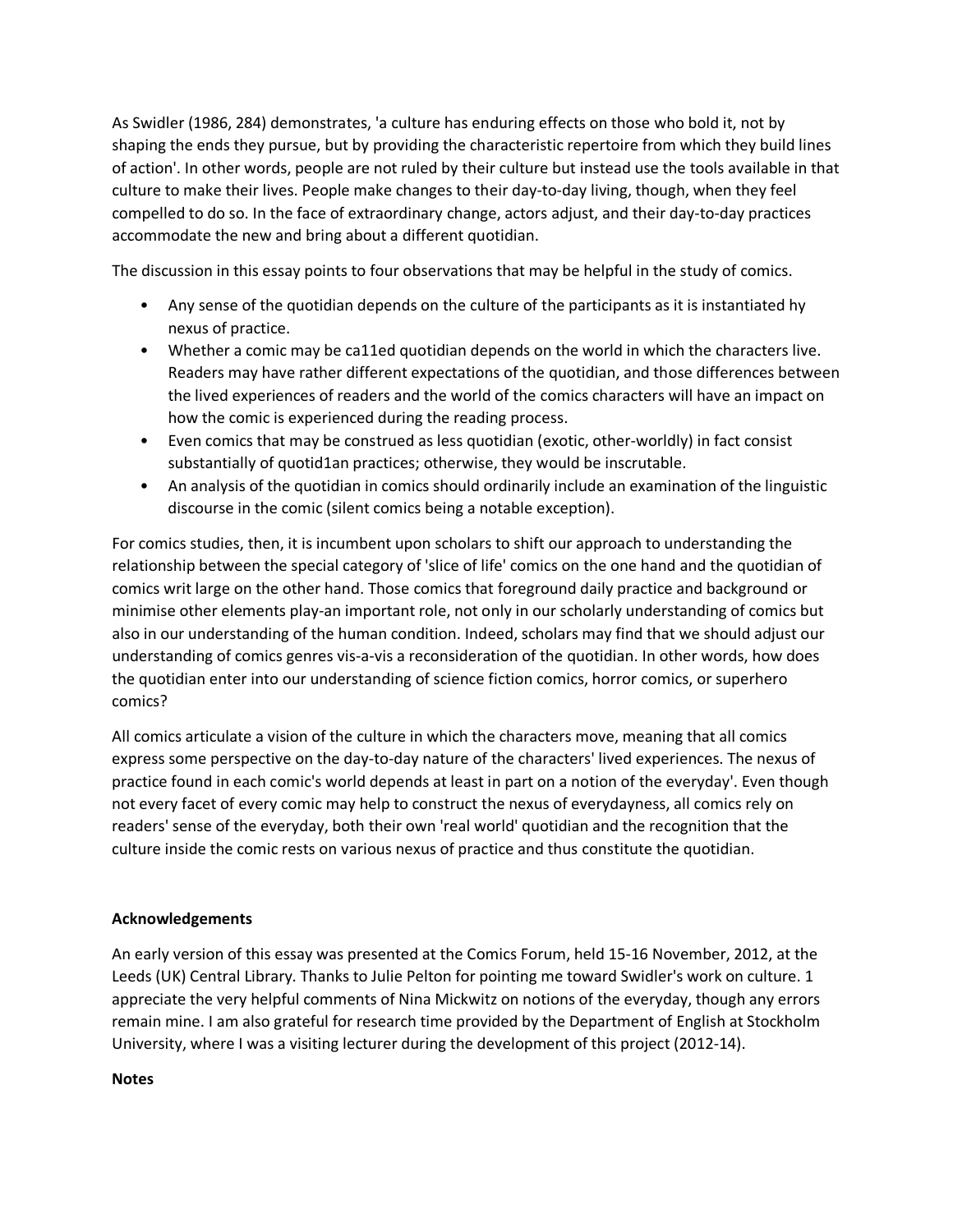- 1. A number of scholars in conversation analysis argue differently about the relationship between linguistic performance and identity. See Wooffitt (2005) for a review.
- 2. Readers familiar with discourse studies may see a resemblance between nexus of practice and other concepts like 'framing' (Goffman 1974; Tannen 1993; Matsumoto 2011) and 'activity type' (Levinson I 992; Bramlett 1999). All three concepts rest on the notion that participants engage in social action and their sense of what is happening relies on their prior experience in similar situations or, in other words, their expectations about the situation they are in.

### **Notes on contributor**

Frank Bramlett is a professor in the English Department at the University of Nebraska at Omaha, USA. His research and teaching interests lie in discourse analysis, sociolinguistics and comics, especially as they bear on notions ofidentity. He is the editor of Linguistics and the Study of Comics (Palgrave, 2012) and co-editor of The Routledge Companion to Comics (forthcoming 2015). He is also co-editor of the lmageTex:T special issue on Grant Morrison (forthcoming 2015).

| Panel          | Speaker | Utterances                                                                                                                        |
|----------------|---------|-----------------------------------------------------------------------------------------------------------------------------------|
| 1              | Faye    | Is contentment the same thing as complacency?                                                                                     |
|                | Dora    | What do you mean?                                                                                                                 |
| $\overline{a}$ | Faye    | Last night Angus asked where I saw myself in 5 years, and I honestly didn't see<br>myself anywhere different from where I am now. |
| 3              | Fayc    | Like, if I wanted to change things or be in a different place, I could totally do<br>that. But I'm happy where I am, y'know?      |
| 4              | Dora    | If you're happy where you are, good. But it's important to have goals and strive<br>to achieve them,                              |
|                | Faye    | Yeah                                                                                                                              |
| 5              | Dora    | Basically, just do the opposite of whatever Marten does and you'll be fine.                                                       |
|                | Fayc    | God bless the boy, but at this rate he's gonna wake up one day and be 40 years<br>old and not know what happened.                 |

| Table 1. | Dialogue from 'Running in Place' (Jacques 2013). |  |  |  |
|----------|--------------------------------------------------|--|--|--|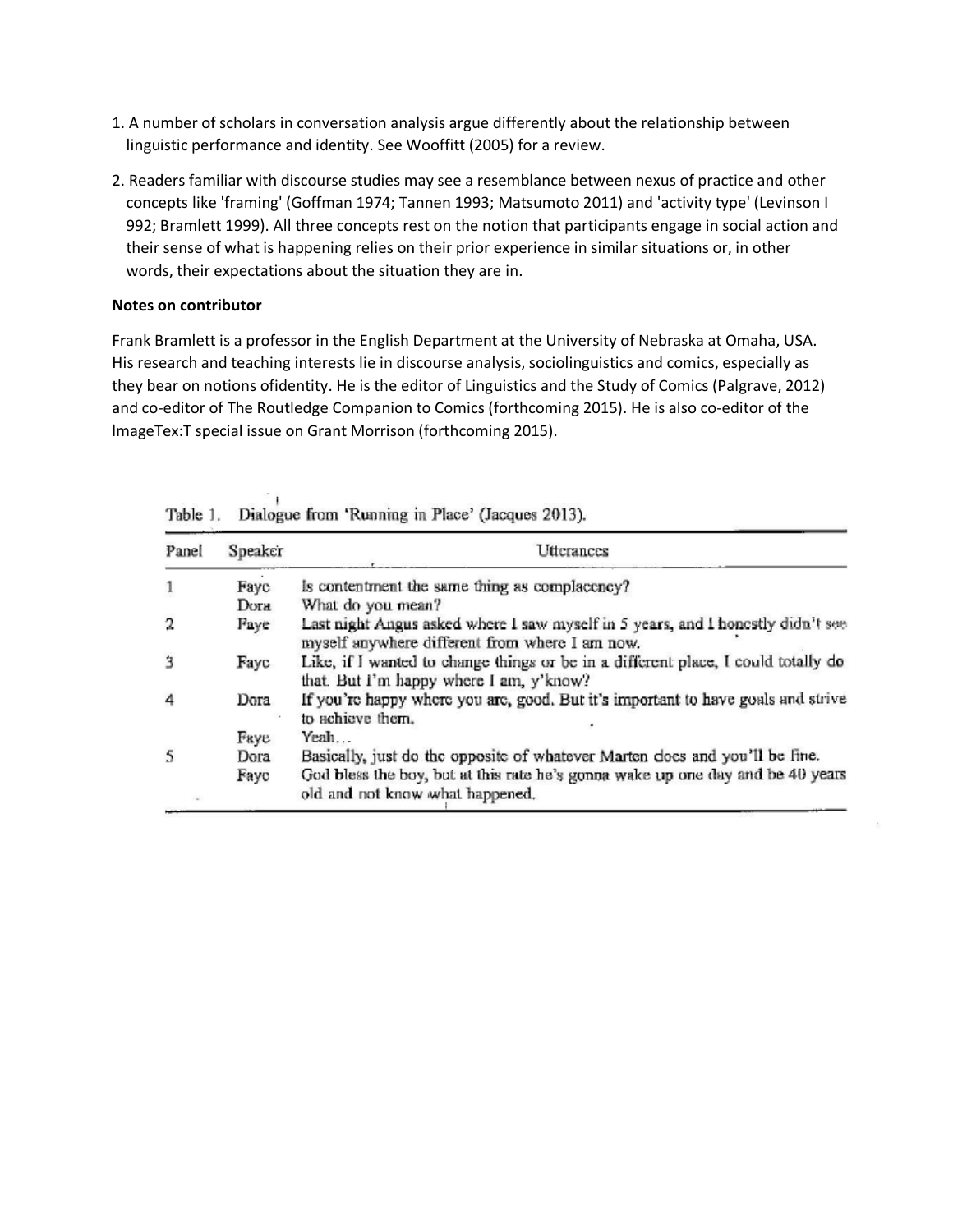| Panel          | Speaker | Utterances                                                                                                                                                                                                                   |
|----------------|---------|------------------------------------------------------------------------------------------------------------------------------------------------------------------------------------------------------------------------------|
| $\cdot$ 1      | · Dora  | Okay ladies, before we start I wanna get one thing straight.                                                                                                                                                                 |
| $\overline{c}$ | Dora    | We're friends, but while we're on the clock, you're my employees and I'm your<br>boss. I expect you to follow my directions, treat me with respect, and take it<br>seriously.                                                |
| 3              | Dora    | You might resent me sometimes. You might think I'm a total bitch. I might BE a<br>total bitch. But this is my BUSINESS. And that means I can't let friendship get<br>in the way of making sure everything operates smoothly. |
|                |         |                                                                                                                                                                                                                              |
| $\frac{4}{5}$  | Dora    | Oh for Christ's sake, don't look at me like I'm Joseph Fucking Stalin. It's a<br>friggin' coffee shop. Don't show up drunk or high and try not to fuck up too<br>much and you'll be fine.                                    |
|                | Faye    | Seriously, how the hell would I still be employed if she were that much of a<br>hardass?                                                                                                                                     |

 $\alpha$ 

Table 2. Dialogue from 'Law Laid Down' (Jacques 2010).

| Table 3. Dialogue from 'It's Been a Long Weekend' (Jacques 2006). |  |  |  |
|-------------------------------------------------------------------|--|--|--|

| Panel | Speaker  | Utterances                                                                                                   |
|-------|----------|--------------------------------------------------------------------------------------------------------------|
|       | Pintsize | Hey guys! What's up?                                                                                         |
|       | Marten   | I'm just grabbin' my guitar and amp so we can go practice.                                                   |
| 2     | Pintsize | I still think I should be in the band as the drum machine.                                                   |
|       | Marten   | And I think you'd just try to molest Nat's keyboard.                                                         |
|       | Pintsize | Why, is it hot?                                                                                              |
| 3     | Nat      | My keyboard is way more woman than you could handle, little man.                                             |
|       | Pintsize | You mean it's fat? Or is it one of those vintage Moog synths? I don't go<br>for MILFs.                       |
|       | Nat      | Wow, I didn't know it was possible to be sexist towards a musical<br>instrument.                             |
|       | Marten   | I dunno, I always figured that guitars resent the whole phallic-symbol<br>association.                       |
|       | Pintsize | If a guitar is a phallic symbol and keyboards are female, does that mean<br>keytars are hermaphrodites? Hot. |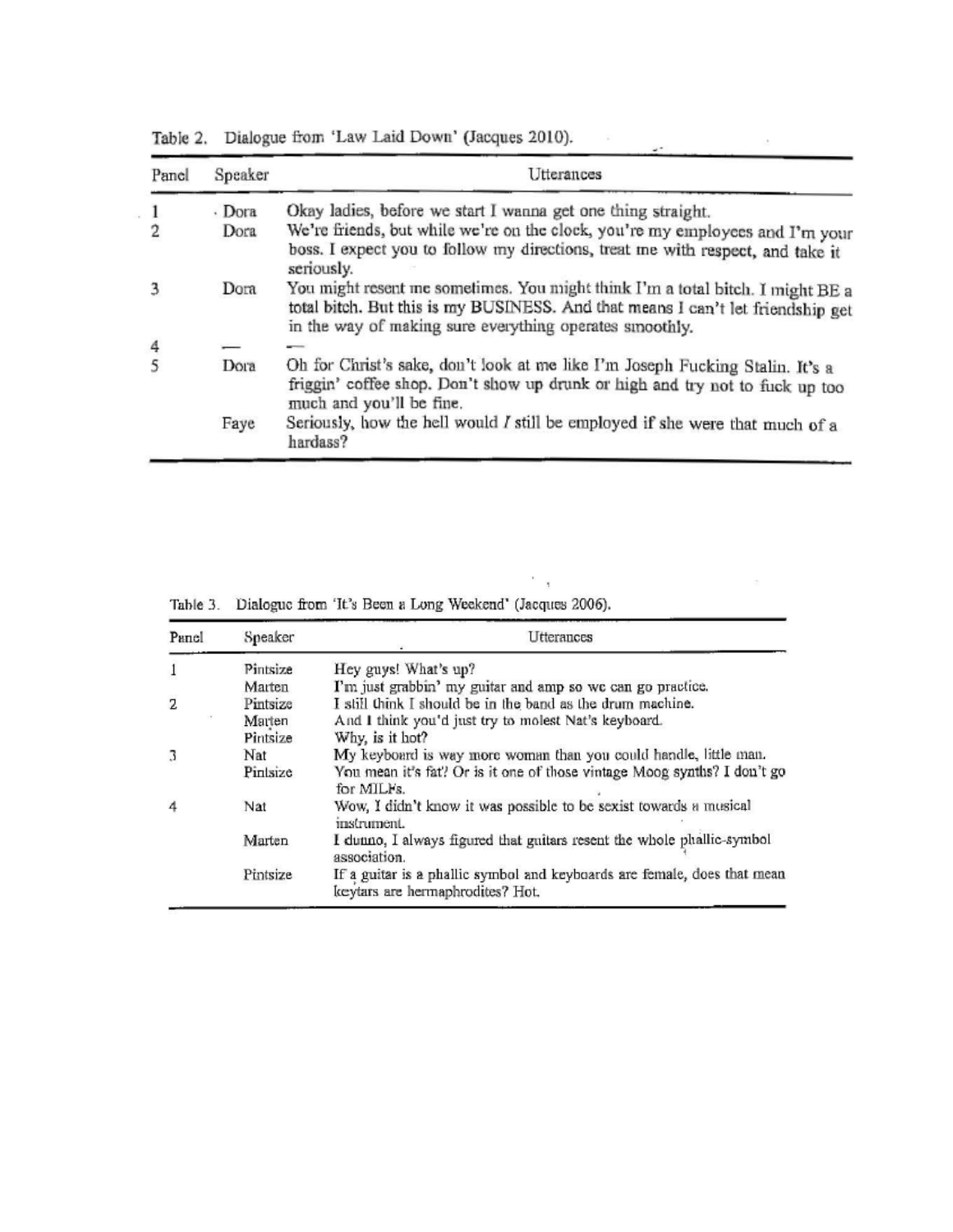| Panel | Speaker | Utterances                                                                                         |  |  |  |
|-------|---------|----------------------------------------------------------------------------------------------------|--|--|--|
| 1     | Numi    | I'm sorry.                                                                                         |  |  |  |
| 2     | Koby    | What would my father be doing in Hadera?                                                           |  |  |  |
|       | Numi    | I don't know.                                                                                      |  |  |  |
| 3     | Koby    | Is there some reason you think it's him?                                                           |  |  |  |
|       | Numi    | Look, it's kind of difficult to explain.<br>٠                                                      |  |  |  |
|       | Koby    | Why don't you try.                                                                                 |  |  |  |
| 4     | Numi    | Let's just say there was something at the scene of the bombing that might have<br>belonged to him. |  |  |  |
| 5     | Koby    | Let me see it.                                                                                     |  |  |  |
|       | Numi    | I don't have it. UmI saw it on TV.                                                                 |  |  |  |
| 6     | Koby    | On TV? That's what your theory is based on?                                                        |  |  |  |
|       | Numi    | So far.                                                                                            |  |  |  |

Table 4. Dialogue from Exit Wounds (Modan 2008).

 $\sim$ 



Figure 2. 'Difficult to Explain', from Exit Wounds by Rutu Modan. Used by permission of Rutu Modan.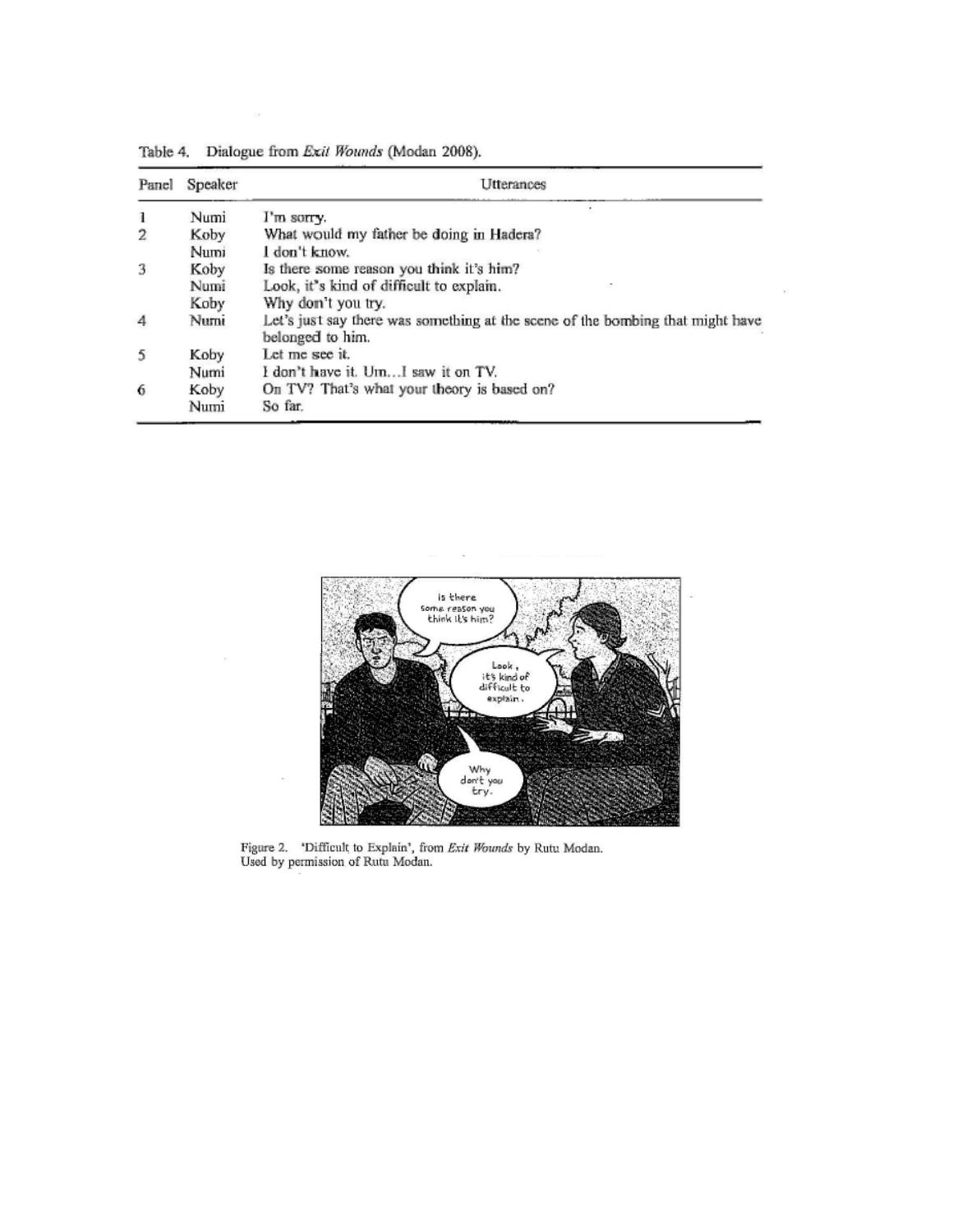| Panel         | Speaker      | Utterances                                                                                            |  |  |
|---------------|--------------|-------------------------------------------------------------------------------------------------------|--|--|
|               | [none]       | [sound effect SLAM]                                                                                   |  |  |
| $\mathcal{D}$ | Numi<br>Koby | That was weird. You see how nervous she got?<br>But why deny she was there?                           |  |  |
|               | Numi<br>Koby | Maybe she lost her memory in the blast.<br>Could be.                                                  |  |  |
|               | Numi<br>Koby | You just wasted another whole day because of me.<br>Don't worry about it. We knew it was a long shot. |  |  |

 $\lambda$ 

 $\mathcal{L}^{\pm}$ 

 $\mathcal{R}^{\prime}$ 

Table 5. Dialogue from Exit Wounds (Modan 2008).

 $\sim$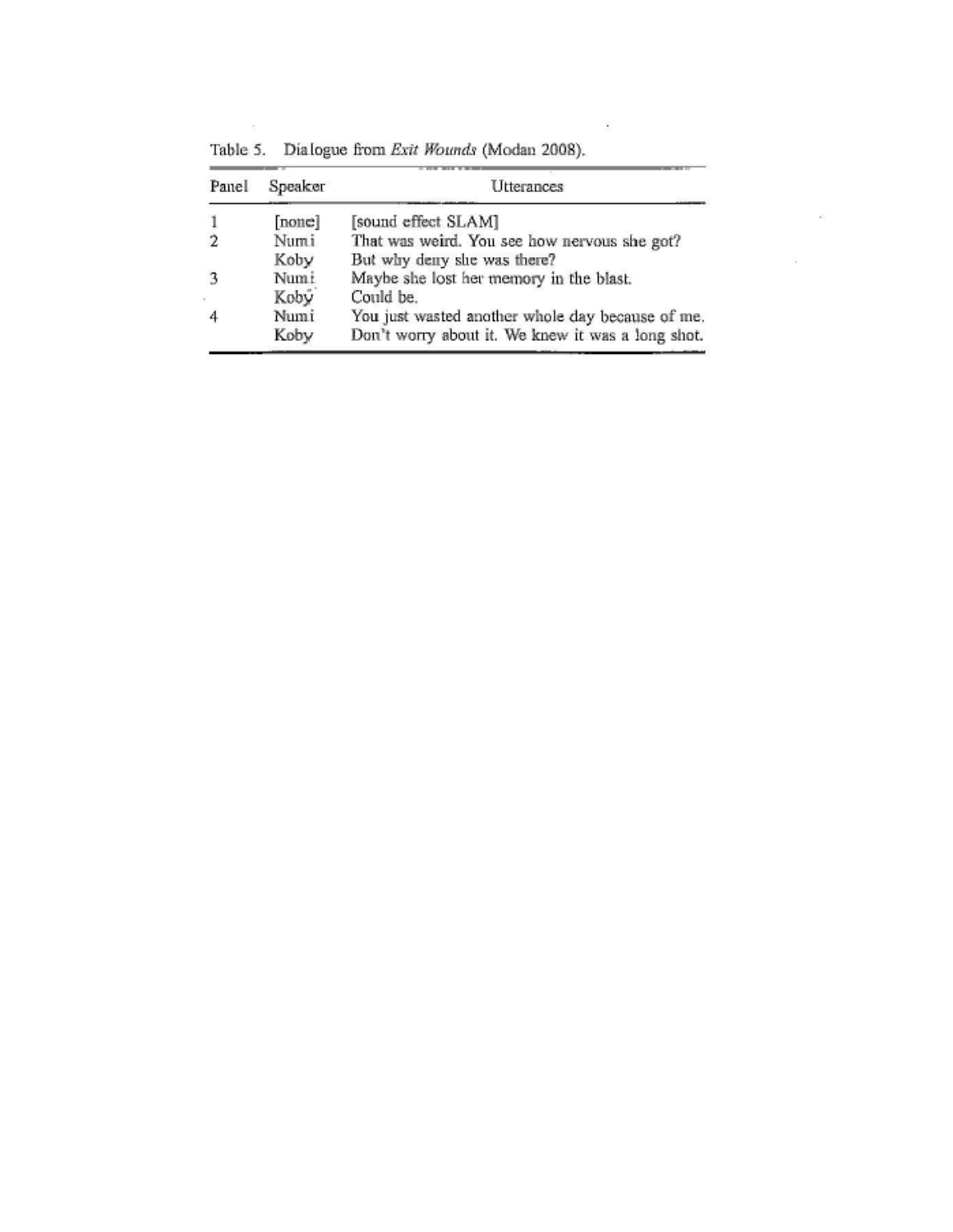#### **References**

- Borland, E., and B. Sutton. ?007. "Disruption and Women's Activism in Times of Crisis, Argentina 2002- 2003." *Gender and Society* 21 (5): 700-722.
- Bramlett, F. 1999. "Discourse Knowledge and Activity Type in Social Service Interview Openings: 'Okay Miss Debby Girl Te11 Me What's Going On."' *SECOL Review/Southern Journal of Linguistics* 23 (2): 106-123.
- Bramlett, F. 2010. "The Confluence of Heroism, Sissyhood, and Camp in *The Rawhide Kid: Slap Leather. "lmageTexT* 5 (1). http://www.english.utl.edu/irnagetext/archives/vS\_l/bramlett/
- Bramlett, F. 2012. "Linguistic Codes and Character Identity in *Afro Samurai."* In *Linguistics and the Study of Comics,* edited by F. Bramlett, 183-209. Basingstoke: Palgrave Macmillan.
- Breidenbach, C. 2012. "Pacho Politics: Language, Identity, and Discourse in Lalo Alcarnz's *La Cucaracha.*  "In *Linguistics and the Study of Comics,* edited by F. Bramlett, 210-238. Basingstoke: Palgrave Macmillan.
- Bucholtz, M., and K. Hall. 2005. "Identity and Interaction: A Sociocultural Linguistic Approach." *Discourse Studies* 7 ( 4-5): 5 85~6 I 4.
- Butler, J. 1990. *Gender Trouble.* London: Routledge.
- Clayman, S. E. 2001. "Answers and Evasions." *Language in Society* 30 (3): 403--442.
- Goffman, E. 1974. *Frame Analysis.* Cambridge, MA: Harvard University Press.
- Gournelos, T. 2009. "Othering the Self: Dissonant Visual Culture and Quotidian Trauma in United States Suburbia." *Cultural Studies* <-> *Critical Methodologies* 9 (4): 509-532.
- Hatfield, C. 2005. *Alternative Comics.* Jackson, MS: University Press of Mississippi.
- Highmore, B. 2002. *Eve1yday Life and Cultural Theory: An Introduction.* London: Routledge.
- Jacques, J. 2006. "'It's Been a Long Weekend."' *Questionable Content.* Accessed July 21,
- 2014.http://questionablecontent.net/view.php?comic=660
- Jacques, J. 2010. "Law Laid Down." *Questionable Content.* Accessed July 21, 2014. http://questionablecontent.net/view.php?corni= 1720
- Jacques, J. 2013. "Running in Place." *Questionable Content.* Accessed July 21, 2014. http://questionablecontent.net/view.php?cornic=2442
- Levinson, S. 1992. "Activity Types and Language." In *Talk at Work: Interaction in Institutional Settings,*  edited by P. Drew and J. Heritage, 66-100. Cambridge: Cambridge University Press.
- Mak, B. C. N., and H. L. Chui. 2013. "A Cultural Approach to Small Talk: A Double-Edged Sword of Sociocultural Reality during Socialization into the Workplace." *Journal of Multicultural Discourses* 8 (2): 118-133.
- Manning, P. 2008. "Batista Rants about Stupid Customers at Starbucks: What Imaginary Conversations Can Teach Us about Real Ones." *Language & Communication* 28 (2): 101-126.
- Matsumoto, Y. 2011. "Painful to Playful: Quotidian Frames in Conversational Discourse of Older Japanese Women." *Language in Society* 40 (5): 591---616.
- Madan, R. 2008. *Exit Wounds.* Montreal: Drawn & Quarterly.
- Moore, A. (1987) 2006. "In Blackest Night." In *DC Universe: The Stories of Alan Moore,* 226-231. New York: DC Comics.
- Rivera, L. 2007. "Appropriate(d) Cyborgs: Diasporic Identities in Dwayne McDuffie's *Deathlok* Comic Book Series." *MELUS* 32 (3):103-127.
- Sacks, H., E. Schegloff, and G. Jefferson. 1974. "A Simplest Systematics for the Organization of Turn-Taking for Conversation." *Language 50* (4): 696-735.
- Schott, G. 2010. "From Fan Appropriation to Industry Re-Appropriation: The Sexual Identity of Comic Superheroes." *Journal of Graphic Novels and Comics* 1 (1): 17-29.
- Scollon, R. 2001. *Mediated Discourse: The Nexus of Practice.* New York: Routledge.